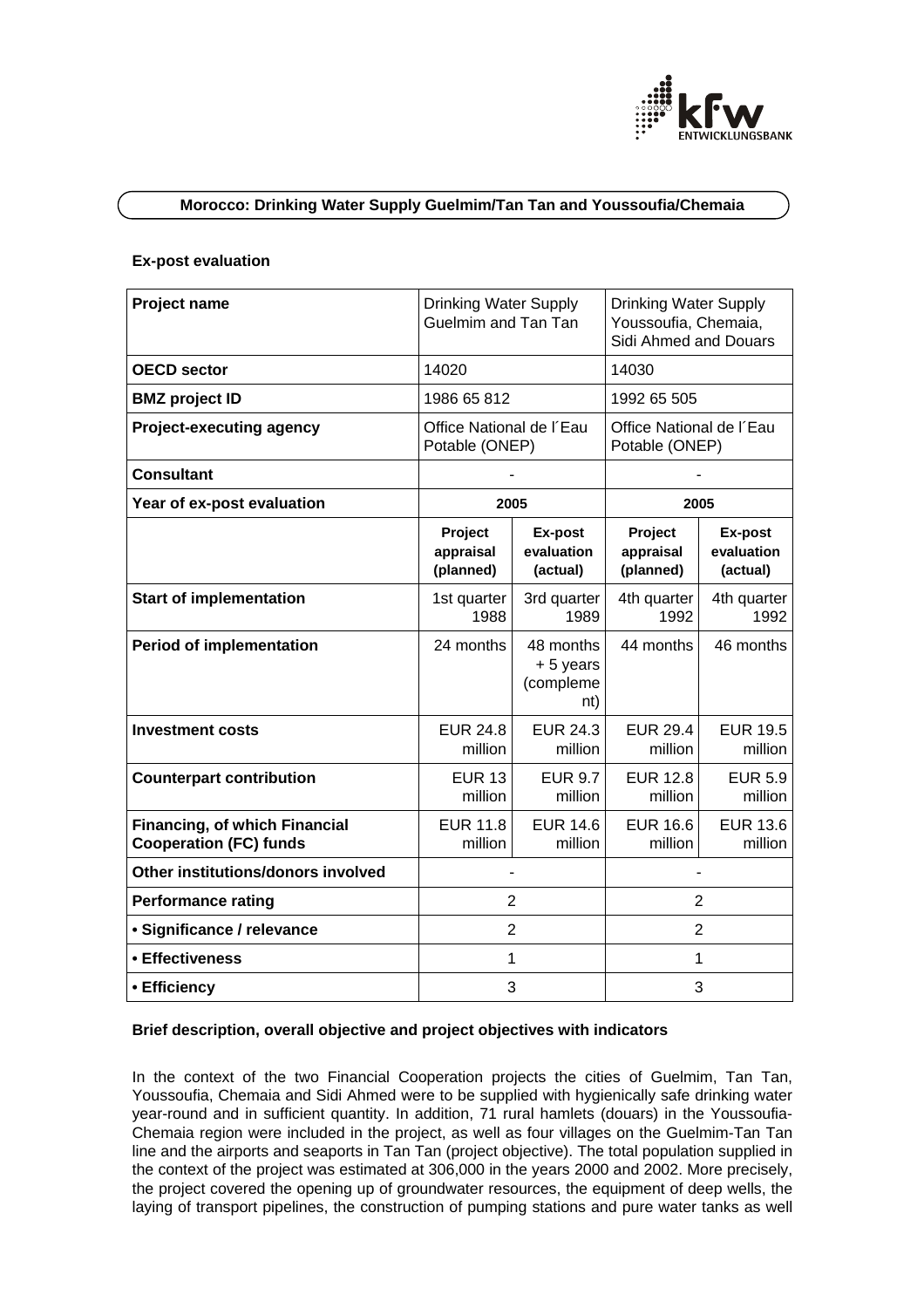as the expansion and rehabilitation of urban distribution networks. The overall objective of the project was to reduce the health risks to which the population was exposed. The Guelmim-Tan Tan project was intended to prevent a possible deterioration of the health situation in the event of non-realisation.

The following indicators were defined to measure achievement of the project objective:

For Guelmim and Tan Tan:

- The number of household connections reaches 65% (Guelmin) and 39% (Tan Tan).
- The average consumption is 90 l/c/d (Guelmim) and 56 l/c/d (Tan Tan).
- Standpipes are installed for the population that does not have house connections.
- The average consumption at public standpipes is 15 l/c/d.
- Water losses are reduced (max. 20% in Tan Tan, no percentage is defined for Guelmim; in Annex 2.6 of the project appraisal report a loss rate of 20% is forecast).
- The quality of the drinking water is hygienically safe and the salt content of the water is acceptable.

For Youssoufia, Chemaia and Sidi Ahmed:

- The number of household connections reaches 75% (Youssoufia and Chemaia) and 53% (Sidi Ahmed).
- Per-capita consumption is 65 l/c/d (Youssoufia and Chemaia) and 53 l/c/d (Sidi Ahmed) and 20 l/c/d at public standpipes.
- Technical water losses amount to 5% (production) and 25% (distribution).
- Drinking water quality is acceptable (nitrate content of max. 50 mg/l, fluorine content of max. 1.5 mg/l; this is in compliance with WHO standards).

### **Programme design / major deviations from the original programme planning and their main causes**

In the context of the Guelmim-Tan Tan project the existing water supply systems were extended in both towns (including the villages along the long-distance pipeline) and the town of El Ouatia (formerly Tan Tan Plage) including the port and the regional airport near Tan Tan were newly connected. In addition, measures were conducted on the sanitation in Guelmim. In the context of the Youssoufia-Chemaia-Sidi Ahmed project the water supply systems of the three small towns were expanded. This measure included a component to connect approx. 100 villages to the supply system.

When examining the available water resources of the Khang Lahmam well field, which was planned to ensure the supply of Tan Tan, it was discovered that the available groundwater had a considerable salt content. For this reason Tan Tan was connected by a long-distance pipeline to the supply system of Guelm and the Oued Sayad well field. In addition, it turned out in the course of the project implementation that contrary to assumptions made at the time of the project appraisal the groundwater reserves of the Oued Sayad might be endangered due to the discharge of untreated raw sewage from the town of Guelmim. For this reason a transfer pipeline was installed, which leads the sewage to a treatment plant which was also constructed additionally.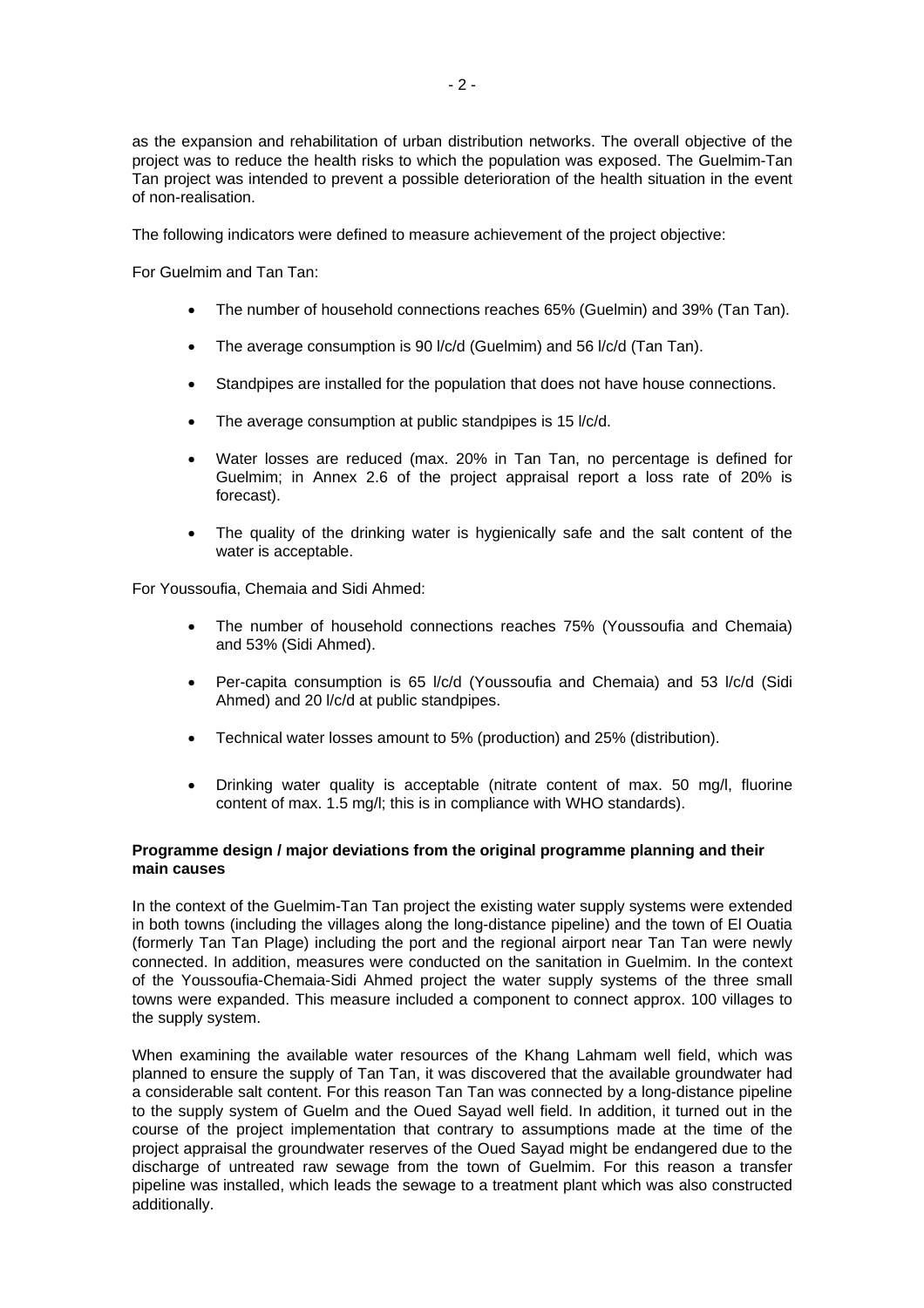The Youssoufia-Chemaia project was implemented largely as had been planned.

### **Key results of the impact analysis and performance rating**

As regards the achievement of the target indicators, the situation is as follows:

- The intended increase in the number of house connections was reached in all cases and was even exceeded by far in many cases. Due to the efficient performance of the project-executing agency and the strong demand from the population for house connections the original targets were greatly surpassed.
- The planned per-capita consumption was achieved in Youssoufia and Tan Tan but not in the other three towns. The lower consumption is due to the fact that people save drinking water or use it more efficiently – a strategy which has also been pursued by ONEP in the last few years. Thus, as water is a scarce resource and due to the lower consumption rates in the three towns (42 to 49 l/c/d) this failure to achieve the target values has to be judged positively.
- Public standpipes do no longer play a significant role in urban water supply and do not even exist any longer in most towns. The number of households that are no connected to the supply system (16% of the urban population covered by the project) is relatively low. This group usually receive water from neighbours connected to the system or from private water vendors, who also sell hygienically safe water. Average consumption in the "douars" around Youssoufia is approx. 13 l/c/d and, thus, below the target value of 20 l/c/d. This quantity is, however, not sufficient to ensure the minimum supply (approx. 5 litres for drinking and cooking purposes) and is supplemented if necessary from alternative sources of water (especially rainwater cisterns) for purposes such as personal hygiene or washing and cleaning. As the inhabitants of the "douars" are well aware of the importance of the better water quality at the standpipes they use the water carefully and only for specific purposes. Since the "douars" report no significant cases of disease which would suggest an under-supply or consumption of contaminated water, we do not consider a lower than targeted consumption as negative (this applies to roughly 5% of the total target group).
- The drinking water quality is regularly tested (physical and chemical composition/bacteriological analyses) and complies with the quality standards defined at project appraisal (including the salt content in Guelmim/Tan Tan) and WHO quality standards.
- There is a constant supply of drinking water at all project towns. Only in Guelmim and Tan Tan is the supply sometimes interrupted for short intervals during the summer months. These interruptions, however, do not last longer than 6 hours. Daily water supply time of at least 16 hours is ensured.

In consequence, the project objectives are considered to have been achieved. This also applies to the achievement of the overall objective. It can be assumed that due to the improved water supply after the implementation of the project measures the population in the project towns had to resort to a much lesser extent to alternative unsafe or salty water to cover their drinking water needs.

Despite adequate costs of production and distribution of drinking water it is not possible in any of the five project towns to cover the operating costs from the revenue generated from water sales. The reasons for the inadequate cost recovery are exclusively on the revenue side because the tariffs set by the government are not high enough. This cost coverage gap, however, is compensated for through supply services rendered by ONEP in other towns in a system of cross-subsidisation customary in Morocco, which provides for a "solidarity surcharge" on the water tariff.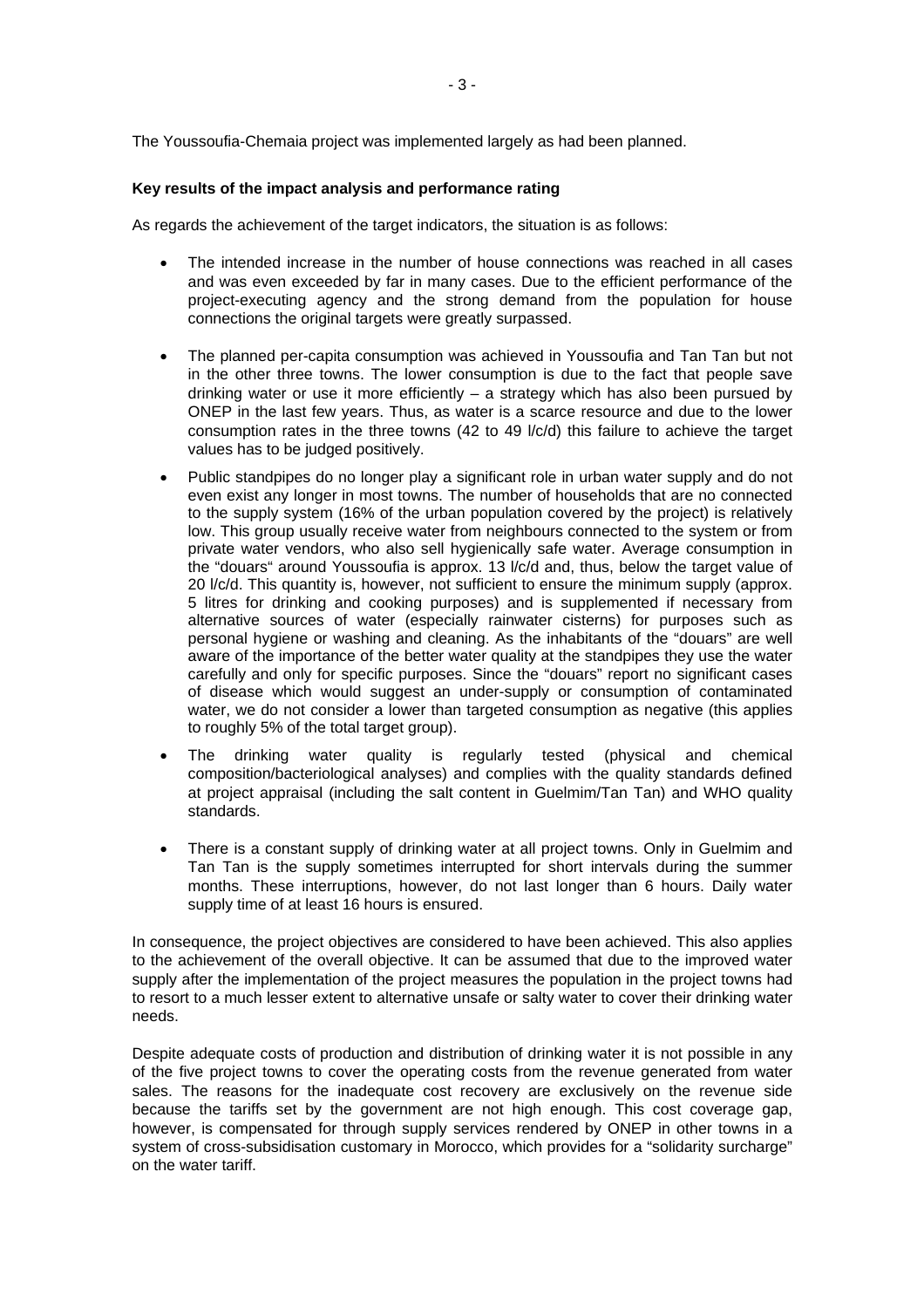The money required to pay the water bill usually matches the income situation of the population and rarely exceeds 2% of household incomes in the towns. The water supply in the "douars" varies substantially from hamlet to hamlet. On average, the costs of water supply amount to 0.6% of the poverty-line income. However, in rural settlements, where income is sometimes very low, the costs may reach up to 7% of monetary income. However, this statement has to be put into perspective given other costs of living in rural villages, as most of the villages are connected to the power grid and monthly electricity bills are many times higher than the water bills.

The people supplied in the context of the projects benefit from the desired effects of the improved drinking water supply. Signs of this are a reduction in drinking water costs, improved water quality and availability and an improvement in the health situation. In the framework of its ongoing activities in Morocco KfW continues to closely monitor the tariff policy pursued in the water sector and aims at achieving an increase in average tariffs charged in small towns in order to have cross-subsidisation reduced. The projects in Guelmim and Tan Tan have positive environmental effects because the construction of the treatment plant reduced the threat of groundwater contamination.

In a summarised assessment of all the above impacts of the project, we have arrived at the following rating of its developmental effectiveness:

- The targeted supply level in terms of availability, quantity and quality of the drinking water supply was achieved through the implementation of the project measures and in some cases even greatly exceeded. Against the background of scarce water resources the low per-capita consumption in the towns is not rated negative. In the hamlets, too, per-capita consumption is sufficient to ensure the minimum supply (required for drinking water and cooking purposes). Health risks have not occurred due to low water consumption. We therefore rate the **effectiveness** of the project as **good** (**sub-rating 1**).
- The intended health impacts, which had been defined as the overall objective of the project, were not achieved according to the information provided. A reduction of waterinduced diseases was noted in particular in Youssoufia and Chemaia. However, there is no evidence available to suggest that health risks from inadequate drinking water supply had existed in the "douars" supplied from Youssoudia before the implementation of the project, nor does such evidence exist for the towns of Guelmim and Tan Tan. The project helped to eliminate the existing supply bottleneck in Guelmim and Tan Tan. Altogether the **significance and relevance are satisfactory for both projects** (subrating: 2)
- The supply facilities could be established with relatively low specific investment costs, though the technical conception was rather complex in some cases (transfer pipeline Guelmim-Tan Tan). The funds provided for the operation and maintenance of the supply facilities are sufficient but are earned only partially from the revenue generated from water sales. This is not due to unreasonably high maintenance costs but to the fact that in some areas water tariffs, which are fixed by the government, are not high enough. Owing to the principle of cross-subsidisation practiced in Morocco in favour of smaller towns the financial viability of smaller water supply systems is also generally ensured. The technical losses in the project towns, in particular however in Guelmim (31%) and Tan Tan (42%), are not acceptable especially with a view to the scarce regional water resources. Therefore, taking into consideration these factors we judge the **efficiency** of both projects as satisfactory (**sub-rating: 3**).

In summary, we consider the project as having an altogether **satisfactory degree of developmental efficacy (rating 2).**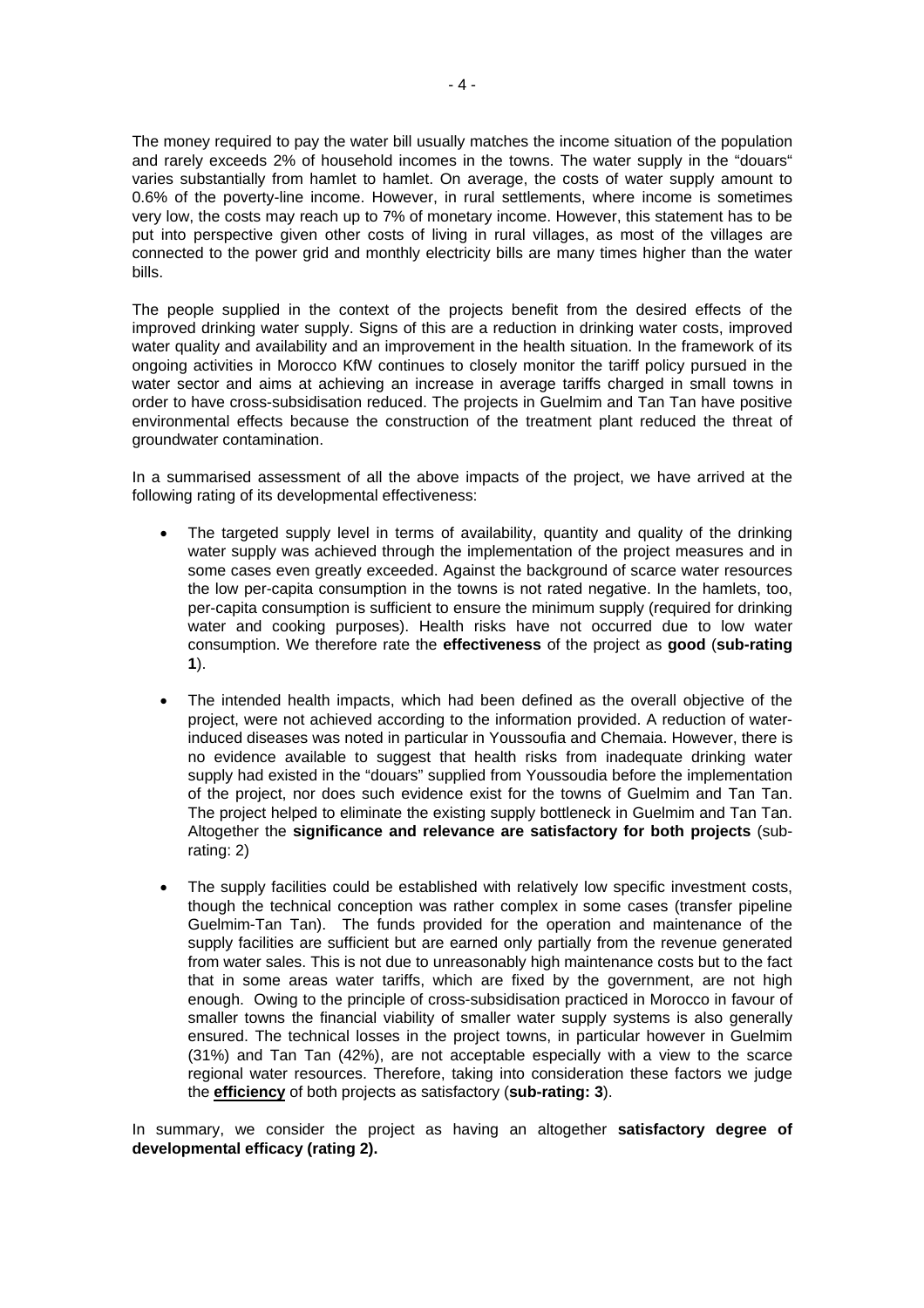The project has contributed to direct poverty reduction at the sector level. No gender-specific impacts have occurred. The project did not pursue the goal of improving the participatory development or environmental protection.

#### **General conclusions and recommendations**

- It is difficult to establish whether the overall objectives of projects in the area of water supply and sanitation (improvement of the health situation) have been achieved at the time of the ex-post evaluation if no baseline study exists. Ideally, the health situation and the potential health risks should already be examined in the feasibility study in order to be able to assess the urgency of the project approach and compare it with the findings prior to the project appraisal.
- Particularly if there are strong regional disparities within a country, cross-subsidisation (of water tariffs in this case) of economically weaker regions by regions with higher revenues may be a suitable means to keep tariffs in poorer regions at a lower level. Nonetheless, in these cases the project appraisal should reveal to what extent the public agencies in charge of granting subsidies have the necessary financial capacities. This makes it possible to avoid financing the cost of operating an FC project that needs long-term subsidies with funds that may be urgently needed elsewhere. Especially in cases where tariffs are cross-subsidised it should be of particular importance to analyse the overall sector in addition to analysing the individual project as a commercial unit.
- In the evaluated projects the high collection efficiency achieved by the water utility ONEP is remarkable and partly due to the payment terms applicable to public consumers. Public entities have to purchase so-called vignettes at the beginning of each fiscal year which are used for paying the water invoices in the course of the year. In return for issuing the vignette the water company obtains access to the public entities' budget allocations made for this purpose. This has made it possible to substantially reduce the problem of unpaid invoices in this group of consumers in Morocco. Designing the payment conditions for public consumers in a similar way could improve their payment behaviour in other countries as well - provided the state maintains the necessary budgetary discipline.

# **Legend**

| Developmentally successful: Ratings 1 to 3 |                                                                     |  |  |
|--------------------------------------------|---------------------------------------------------------------------|--|--|
| Rating 1                                   | Very high or high degree of developmental effectiveness             |  |  |
| <b>Rating 2</b>                            | Satisfactory developmental effectiveness                            |  |  |
| <b>Rating 3</b>                            | Overall sufficient degree of developmental effectiveness            |  |  |
|                                            |                                                                     |  |  |
| Developmental failures: Ratings 4 to 6     |                                                                     |  |  |
| Rating 4                                   | Overall slightly insufficient degree of developmental effectiveness |  |  |
| <b>Rating 5</b>                            | Clearly insufficient degree of developmental effectiveness          |  |  |
| <b>Rating 6</b>                            | The project is a total failure                                      |  |  |

#### **Criteria for the Evaluation of Project Success**

The evaluation of the "developmental effectiveness" of a project and its classification during the ex-post evaluation into one of the various levels of success described in more detail below concentrate on the following fundamental questions:

- Are the **project objectives** reached to a sufficient degree (aspect of project **effectiveness**)?
- Does the project generate sufficient **significant developmental effects** (project **relevance** and **significance** measured by the achievement of the overall development-policy objective defined